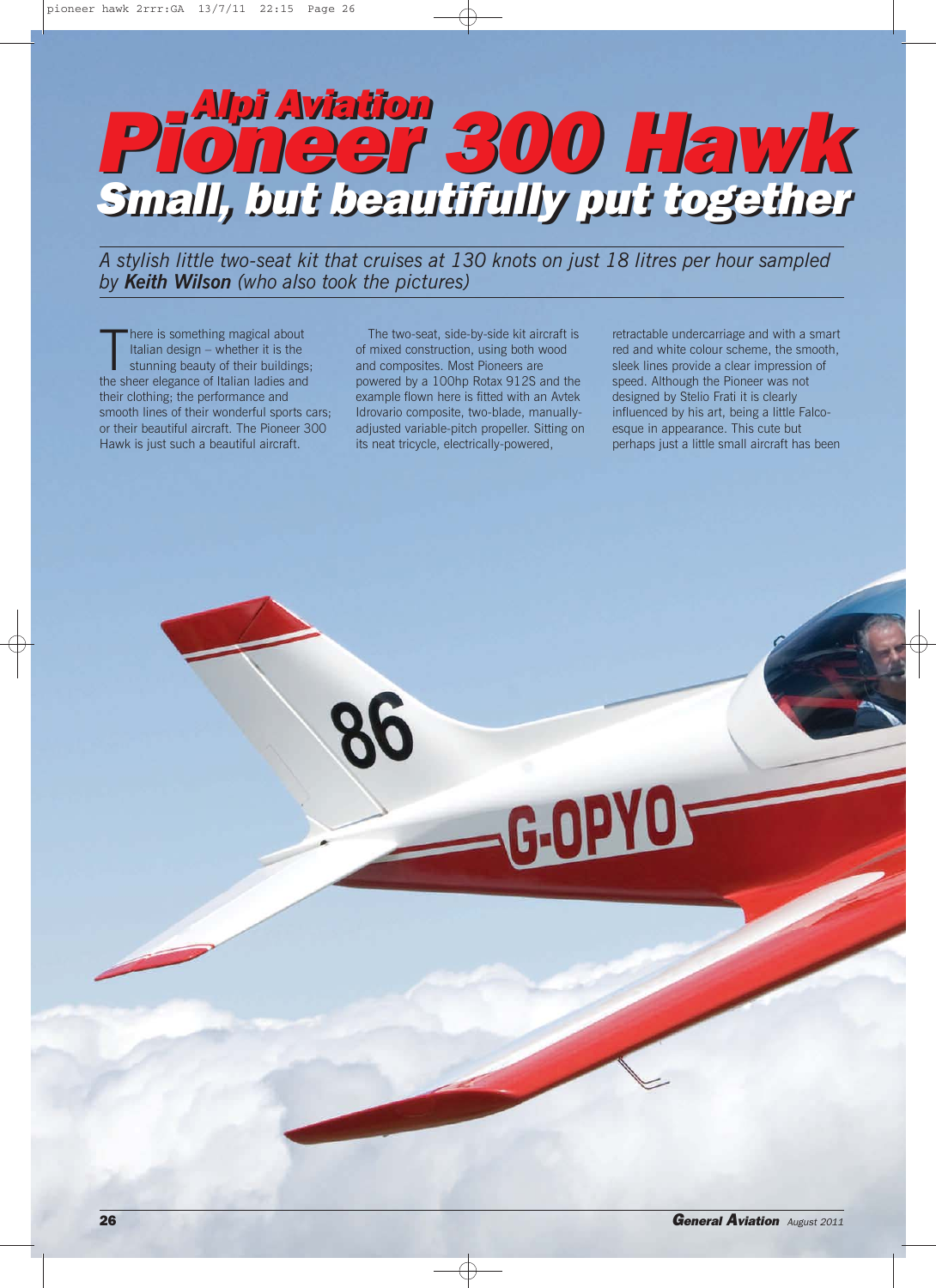designed for going places – quickly!

Originally designed as a 450Kg microlight for the Italian market by Alpi Aviation back in 1998, the Pioneer 300 has undergone significant updates (and weight upgrades) along the way. Many of the European constructed Pioneer 300s have been cleared to well over this weight. The Pioneer 300 Hawk model features a raised canopy providing more space for the taller pilot, gas-oil dampers within the main undercarriages for improved ride comfort, an all-composite instrument panel and with the wings now completely covered in plywood.

Work on approving the Pioneer for UK constructors started in January 2003 when the Popular Flying Association (now the LAA) visited the factory in Pordenone, near Venice and made a number of recommendations, especially in areas where the design might not comply with JAR/VLA requirements. All of these were

accepted by the factory and incorporated into subsequent VLA as well as kit production.

The fuselage is made from a wooden truss structure with carbon fibre surfaces. The wings have wooden spars and ribs, with plywood covering, then a single layer of glass fibre on the top. This adds a little weight to the structure but ensures a smoother finish and keeps moisture out of the wood. The horizontal stabiliser is all carbon fibre while the vertical stabiliser's spar is of wood. All control surfaces are constructed of wood with fabric covering and doped. The ailerons are rod-operated while the elevator and rudder use cables.

Structural wood throughout is Norwegian spruce. Perhaps surprisingly, this species was not identified until some time after the design and stress analysis had been completed. As a result conservative values for the wood were used for

the materials allowable. This, and conservative design, has led the LAA to clear what was initially a 450kg machine to fly at 560Kg. Plywood used on the wing leading edges is birch or Okomi.

Most of the structure – fuselage, control surfaces and pre-fabricated wings – are built in Croatia where there is a good skill base and the level of wages ensures excellent value for money. These components are shipped to the factory at Pordenone for inspection before the complete kit is shipped to the customer.

When Pioneer UK approached the PFA for the services of a suitably-qualified certification engineer they recommended Dave Simpson. He had already carried out similar work on a powered parachute, the

AX-3 microlight, Avions Mignet's Balerit, the Ikarus C-42 and EV-97 Eurostar and came highly recommended. Initially, he worked on the Pioneer 300, then the 200 and 200 microlight version before starting recently on the Pioneer 400. "It was an interesting way to sell an aircraft to me" recalls Dave. "After completing the calculations and testing, I was convinced of its strength and integrity." He

purchased a kit with co-owner Tim Franklin in 2006 and commenced the build. "I'm a very slow builder," he added, but what he really meant was he's a bit of a perfectionist. The aircraft is beautifully finished.

When the aircraft was completed in October 2009, it was registered as G-OPYO. Co-owner Tim Franklin is a farmer with some of his land set aside for pick-your-own strawberries and raspberries adjacent to the Graveley runway.

The first flight was made at Graveley by Bob Morcom on 9th November 2009 and Bob went on to complete the LAA flight test programme in four weeks. Although Graveley may be considered small for a test flight, Henlow and Little Gransden are close by and Bob decided to see how the aircraft felt on the first flight before either landing back at base or diverting. After taxi trials and a couple of high-speed runs the first short flight was made. It lasted ten minutes, allowing basic control feel to be assessed and engine parameters monitored while the landing gear was left down. Such was Bob's confidence in the design and build quality he returned to Graveley and the rest of the test flying was carried out from there, with only minor adjustments needed to complete the test schedule.

Dave Simpson and Bob Morcom kindly brought the aircraft to

Peterborough/Conington for me to fly. Its arrival turned heads and was the subject of close inspection by flying club members –  $\frac{1}{2}$  clearly influenced by his art  $\frac{1}{2}$  all comments being complimentary.  $\rightarrow$ 

The elegant and stylish Pioneer 300 Hawk. Although not designed by Stelio Frati, it is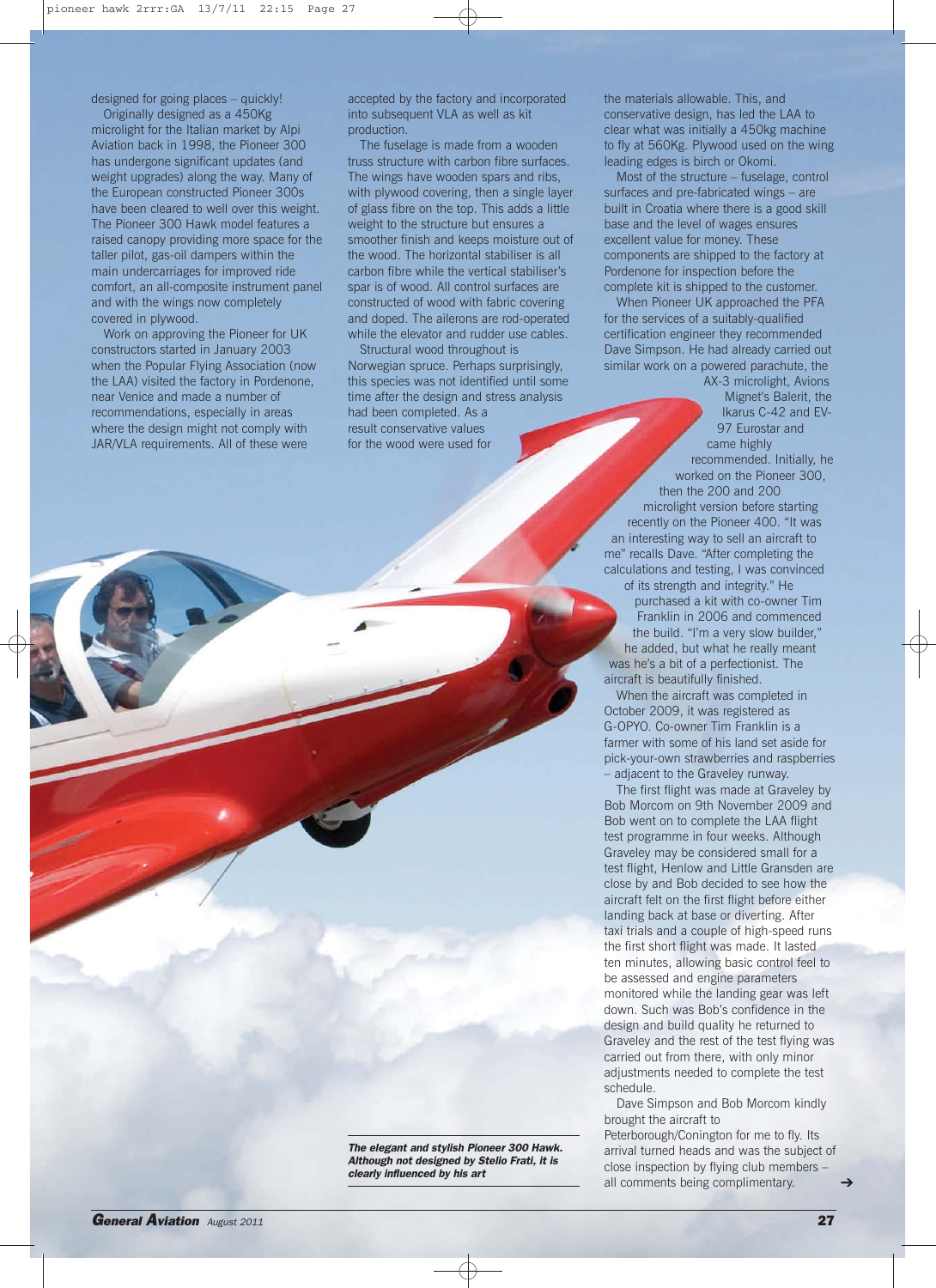## First impressions

For the flight test, Bob Morcom is going to fly with me. The decision was made with the gross weight limitations in mind as Bob is significantly lighter than both Dave and me. Bob graciously offers me the left seat in G-OPYO, especially with the only brakes on my side. With a good quantity of fuel in the tanks and both of us on board, we are well inside the 560 kg maximum takeoff weight.

Walking towards the Pioneer parked on the grass, you get a wonderful sensation of classic Italian racing car design, with the smooth, sporty, red lines reminiscent of the Ferrari stable. That said, as you get close, you do begin to realise just how small this aircraft really is – after all, it is a VLA.

The walk-round is pretty straightforward but we pay particular attention to the undercarriage. The aircraft normally operates from a grass strip and it's important to check that the wheel wells are free of mud. Bob instructs me to get on board while he waits on the grass, for two people on the back of the wing at the same time will tip the aircraft back onto its tail. Using the small wing walkway, I clamber up the wing. Looking into the new cockpit, I am reticent about standing on the light grey and blue seats but Dave has cleverly fitted a carpeted step just ahead of the leading edge of the seats for just this



reason. Once I slide into the seat, it is a snug fit, just like you'd expect from a highperformance sports car. The seats have been cleverly sculptured by Alpi to ensure maximum room for the torso and legs while providing excellent support. Bob assists me with strapping on the bright red Alpi four-point harness before he walks around the aircraft and takes his place in the right seat.

The cockpit is completed to a high standard for a kit aircraft. In front of the pilot is a cluster of six large 3 1/8-inch gauges, including an engine RPM gauge calibrated up to 7000 rpm, with the red





#### Top: classic Italian racing lines are clearly evident

Above: Pioneer 300 Hawk is happy on hard and grass runways. G-OPYO is operated from a private grass strip, so it's important to check the wheel wells are free of mud Left: with no preset detents, the electric flaps are operated by a toggle switch just below the throttle while position indicator marks are visible on the flap

line at 5800, for the Rotax 912S. It is positioned just to the right of the manifold pressure gauge. G-OPYO also has a TruTrak autopilot installed, working as a wing leveller and slaved from the GPS. On the right-hand side of the panel, in front of the passenger, are nine  $2\frac{1}{4}$ -inch engine management instruments. The centre of the panel is dominated by a slightly oldfashioned but reliable Garmin 296 GPS, a Bendix King KY97A radio and a small but tidy TRIG TT21 transponder and FlightTech intercom. Dave Simpson has carefully kept the weight down throughout the build.

Below this panel are the switch and indicator lights for the retractable undercarriage, just above the controls for the Avtek Idrovario composite two-blade prop. Moving down this panel is the spring-loaded plunger throttle (which almost caught me out later in the flight) as Rotax supply the carburettors with sprung open throttles in the belief that in the event of a cable break, a fully open throttle is better than a fully closed one. Below this

are the electric flap switch and parking brake lever. To complete this section are switches and indicators for electricallyoperated aileron and rudder trims. A nice touch is the clear panel by your feet allowing a view of the nose undercarriage.

## Start-up

Start-up is standard Rotax. With the parking brake firmly 'on', master 'on' and throttle set to idle I turn the key. It immediately jumps into life, and after checking the oil pressure is rising I adjust the throttle for 2500rpm. With no other aircraft parked near us I opt to do our ground run on the grass. Bob leans behind and pulls the canopy forward to latch and lock it. This needs to be done very gently as the canopy is fairly flexible when open and must be held in the centre of the leading edge before being pulled forward. Failure to do this correctly may result in the rear centre guide jumping off its runner, although it only takes seconds to put back. Once secure I am able to work my way through the checklist, including checking the mags at 4000rpm and cycling the prop.

Ground checks complete, I move the throttle back to idle, release the parking brake and slowly apply power before checking the brakes, which are very effective, something which would need watching on wet grass. The nosewheel steering is light and positive, if appearing just a little lightweight on the grass. The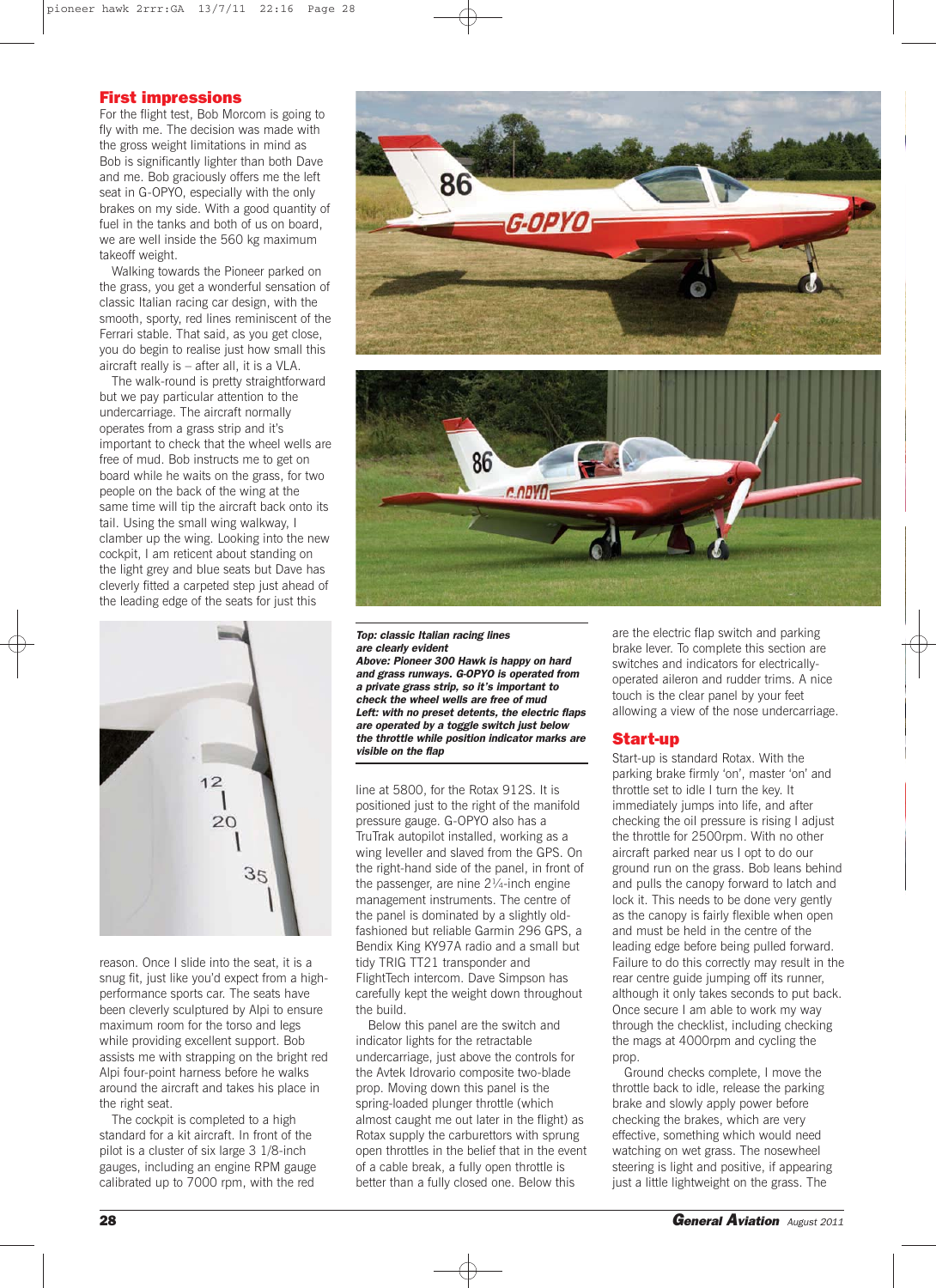

Left: neat and compact cockpit and panel layout; everything falls neatly to hand but there is little room for additions! Lower left: sculpted racing seat and Alpi's own four point harnesses. Baggage bay is limited to 35kgs

little and wait… and at just over 40 knots she flies herself off the runway. We have only used around 200 metres. It immediately becomes apparent that aileron and elevator response is light and well balanced and keeping her straight is easy. Once I'm sure we are heading skywards at best climb speed (60 knots) I dab the brakes and move the undercarriage lever up. It takes around ten seconds for the gear to retract fully. The effect on the trim is obvious and I compensate for the changes. Next, I increase the climb speed to 65 knots before cleaning up the flaps. Once again, the trim change is obvious. It quickly becomes clear to me that this aircraft is going to need lots of trim changes. A small gripe here; the trim switch is located on the centre console and involves moving your hand down – off the



narrow wingspan is a distinct benefit manoeuvring between the aircraft parked on the apron. At the hold I put the electric fuel pump on and set the flaps to 12º by holding the flap switch down until the mark appears on the actual flap, clearly visible over my left shoulder – simple but very effective. There are no pre-set flap detents. With controls checked for full and free and the seatbelts secure, I taxy onto Conington's runway 28.

## Take-off

Following Bob's lead, I gently add power and keep straight with right rudder. At around 25 knots I ease back on the nose a

| <b>Dimensions:</b>    |              |                  |
|-----------------------|--------------|------------------|
| Wingspan              | 24 ft 9 in   | 7.55 m           |
| Length                | 20 ft 6 in   | $6,25 \; m$      |
| Cabin width           | $3ft5$ in    | $1,05 \; m$      |
| Cabin height          | 3 ft 5 in    | $1,05 \; m$      |
| Wing area             |              | $10 \text{ m}^2$ |
| <b>Weights:</b>       |              |                  |
| Empty                 | $715$ lbs    | 325 kg           |
| Maximum take off      | 1234 lbs     | 560 kg           |
| Maximum payload       | 520 lbs      | 235 kg           |
| Maximum fuel capacity | $17.5$ galls | 80 litres        |
| Maximum baggage       | $77$ lbs     | 35 <sub>kg</sub> |
|                       |              |                  |

Technical Specifications Pioneer 300 Hawk

## **Performance:**

| Maximum speed Vne                           | 150 knots   |                  |
|---------------------------------------------|-------------|------------------|
| Cruise speed (70% power)                    | 130 knots   |                  |
| Stall speed (full flap) IAS                 | 27 knots    |                  |
| Rate of climb                               | 1,150 fpm   |                  |
| Service ceiling                             | 16,000 feet | 4876 m           |
| Take-off run                                | 623 ft      | 190 <sub>m</sub> |
| Landing distance                            | 918 ft      | 280 <sub>m</sub> |
| Range (at 75% power with 30 minute reserve) | 500 nm      | 800 km           |
| Airframe limits                             | $+3.8/-2$ g |                  |

#### **Engine & propeller:**

100hp Rotax 912 ULS driving a two-blade composite, variable-pitch Avtek Idrovario propeller of 5 ft 11 in (180cm) diameter.

### **Manufacturer:**

Alpi Aviation S.r.l., Pordenone, Venice, Italy. Tel: +39 (0)434 370496. Email: inf@alpiaviation.com. Web site: www.alpiaviation.com

## **UK Distributor:**

Performance Aviation Ltd. Shobdon Airfield, Leominster, Herefordshire, HR6 9NP. Tel 01568 709376 Web site: www.performance-aviation.co.uk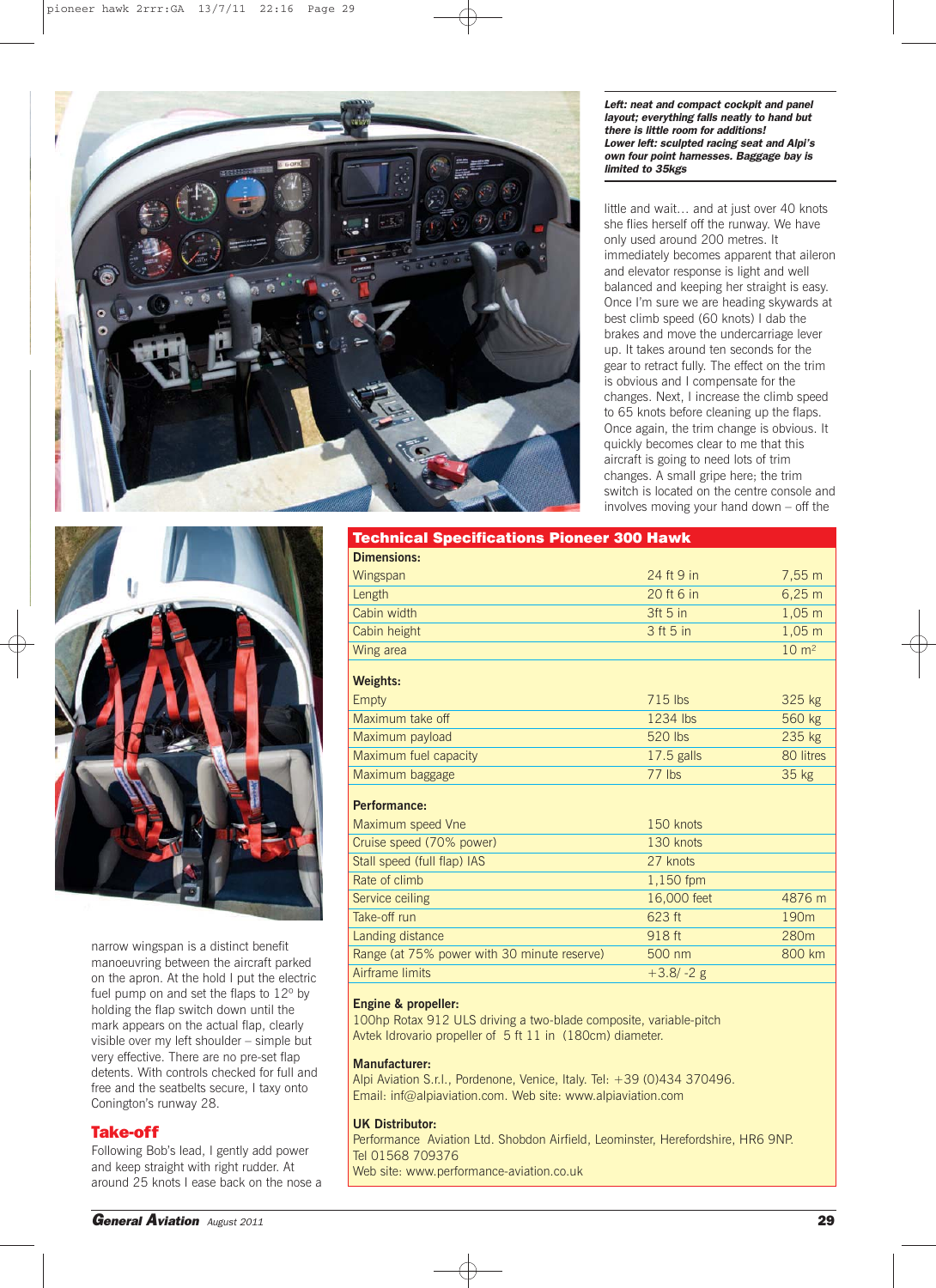throttle – to adjust the trim while holding increased stick pressure in your left hand. A coolie hat-style trim adjuster on the stick would make life considerably easier.

I increase the climb speed to 85 knots – which provides us with a climb rate of almost 1,000 fpm – and continue up to 2,000 feet, keeping one eye on the coolant and oil temperature gauges, before levelling off and reducing the throttle back to 5000rpm. I adjust the prop pitch to 21 inches and wait as the speed quickly builds to 110 knots, while still adjusting the trim. This economical cruise speed uses only 15 litres per hour.

## Party trick

Before we explore the handling characteristics, Bob wants to show me the Pioneer's party trick. He adjusts the power and trim to ensure the aircraft is absolutely in balance and tells me to lean backwards at the same time as he does. The aircraft starts to climb immediately and he allows it to continue for around 20 seconds before suggesting we both lean forward. Yep! The aircraft slowly moves from nose up to nose down and continues downward. Now we both move back into our normal positions and the aircraft slowly returns to straight and level flight. This neat demonstration confirms the narrow centre of gravity range of the Pioneer, reminding one to check the weight and balance calculations on all flights.

I check its high-speed cruise, opening the throttle to its maximum continuous setting of 24 inches, adjust the VP prop to 5300rpm and re-trim as the aircraft quickly increases speed to around 130 knots. Once trimmed it sits there reasonably comfortably, although today there are a few thermals around. The high wing loading copes well with the bumps. At this speed, fuel burn is just 18 litres per hour, giving us a high-speed cruise still air range of around 500nm plus a 30-minute reserve. Very impressive if you are in a hurry to get somewhere, although the noise levels in the cockpit at this speed without the headset are not overly comfortable – thanks goodness for ANR!

With the power back to economical cruise I try some turns left and right, and the well co-ordinated flying controls take it all in its stride. The relatively small rudder is not always required but does make nicer, smoother turns when employed correctly. What I quickly notice is the amount of speed that is washed off during these turns, especially when I tighten them. I'll need to watch this when I'm back in the circuit.

Next, I climb up to 5000 feet to explore the slow-speed handling. With checks complete I reduce power almost to idle and pitch the nose up, decelerating at the standard one knot per second. As the speed steadily decays I check the ball is in the middle and bring the power right back



Above: fuel efficiency and speed make the Hawk an excellent tourer. This photo: great handling, although the speed tends to wash off quickly in tight turns **G-OPYL** 86

to idle. Initial buffet can be felt through the stick at around 40 knots and the audible stall warner sounds in my ears. I continue with the back pressure while she starts to wallow, and eventually she stalls at around 35 knots with the nose dropping almost apologetically. There is no tendency for either wing to drop. I try with take-off flap (12º) and landing flap (35º) set; the characteristics are similar, although the stall speed is now nearer 30 knots; the ASI's accuracy at this attitude is not perfect and we see 25 knots indicated with full flap. The standard recovery is effective and the height loss minimal. Just to prove the point, I keep full flap down and lower the undercarriage to see if this has any effect. I needn't bother, as it doesn't! With the nose held high and the stall warner screaming in my ear it mushes down and eventually stalls at

under 30 knots with little tendency to drop a wing. All very benign.

A push on the stick combined with an increase in power and we are flying again with minimal height loss. With full power applied, the acceleration is brisk but I don't need to worry – there is no gear down speed limit. I start to retract it anyway, this time anticipating the significant trim changes required. The blue 'gear in transit' light stops flashing to indicate the gear is up and I am able to check visually through the Perspex panel by my feet. Next, flap is selected up, and again I anticipate the trim changes. Bob suggests we try an accelerated stall at cruise power and I gradually increase back pressure on the stick until 3g is indicated on the gauge. This aircraft really talks to you. It's like flying on cobblestones and it just sits there waiting… until I increase the back